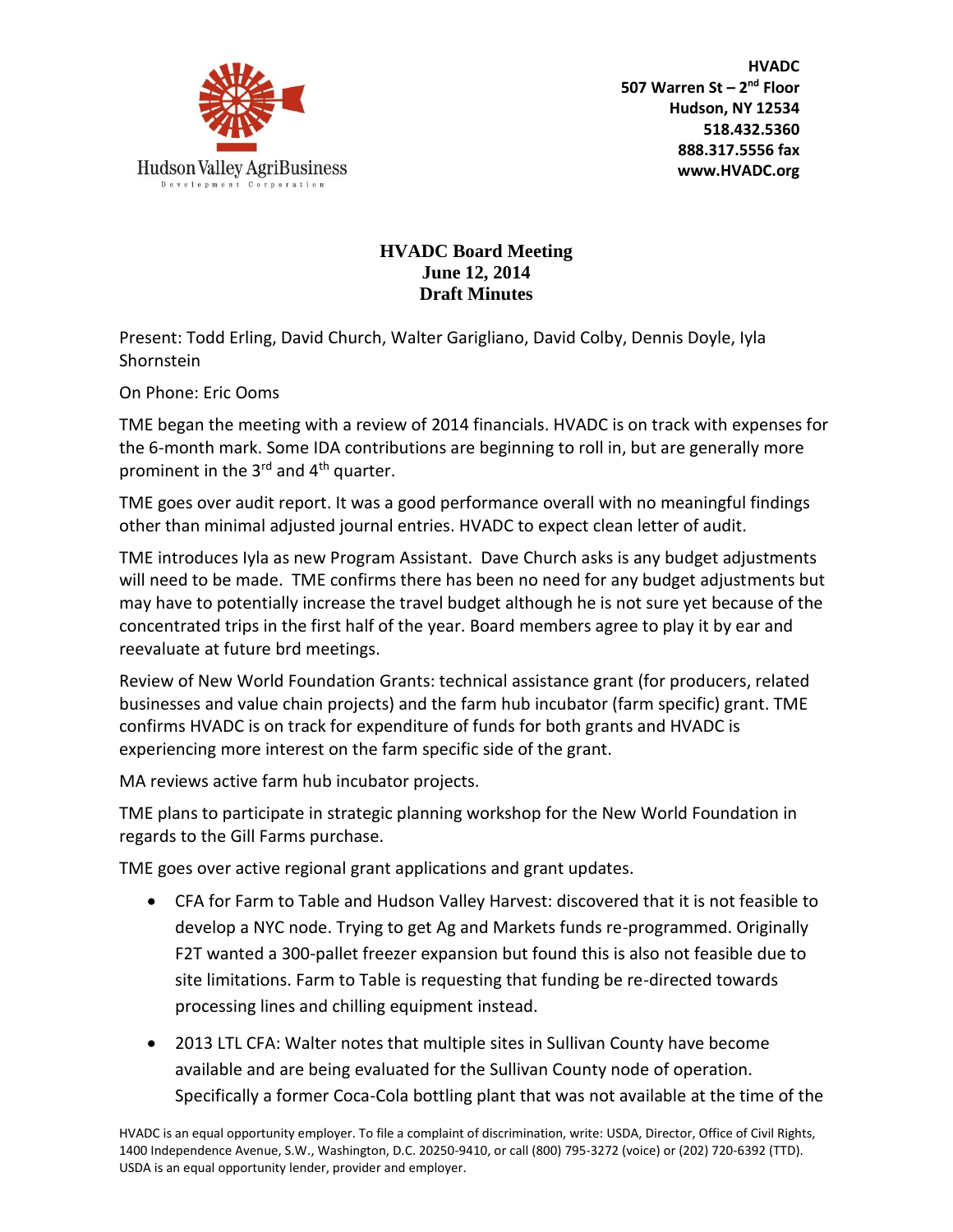application. Walter emphasizes that this is a perfect location and much less controversial than some of the other potential spots. The facility is a commercial are between car dealerships and treatment plants. It is a large enough facility for several hundred-pallet freezer storage.

- Walter explains that Sullivan County IDA would sign multi-year lease and subsequently sub-lease to Ginsberg's. It is a lease with the option to purchase, but landlord will only lease to a governmental body. The freezer capacity will make it a viable opportunity so freezer services can be expanded and enhance the project cash flow.
- USA RBEG Battenkill: TME explains that the funds are being used by HVADC to purchase necessary equipment and then lease it to Battenkill Fibers. The first piece of equipment has been purchased and is in place and currently waiting for  $2^{nd}$  piece to be financed by Farm Credit. The  $3<sup>rd</sup>$  piece of equipment from the RBEG will increase capacity by 100%. Over 100 farms are expected to interact with the improved facility.
	- $\circ$  Dennis asked about the ownership/lease policy of the grant with regard to this processing equipment. Wanted to make sure that it is not a risk to HVADC to purchase and lease equipment. TME explains that it is an asset that can be liquidated.

MA updates board on the Farm to School project. She explains that it is in the final stages of the grant period and the team is finalizing the closing report. The positive outcomes of kale recipes and education as well as other practices can be transferred to other school districts. MA discusses outcomes of the project such as how experiential learning has increased the amount of vegetables that students are eating. A curriculum was developed that meets common core standard and has yielded tangible results.

MA reviews the project details regarding the CIA training of school food service staff and their collaboration for recipe development. Important to transition food service staff from using canned food to fresh produce. The CIA training served as a valuable team building initiative and he staff gained a sense of empowerment from learning a new skill set. Dennis added that he would be curious to see if this would transfer to urban agriculture at all.

Updates on future grants:

CFA applications due Monday, June 16<sup>th</sup>. HVADC is not submitting a stand-alone grant application but will be collaborating on several other CFA applications as a service provider and administrator.

- CIA 4 season sustainable garden: TME explains that CIA is developing a \$1.6 million garden. Expresses concern over potential for green-washing and has requested a list and engagement of Hudson Valley growers. The project has not received CFA funding but HVADC would see positive review benefits.
- Greene County CFA for Field Goods: TME goes over details of Field Goods- a local distribution company with a year round CSA model which engages many local farmers. HVADC is providing relative support through the application process. TME recognizes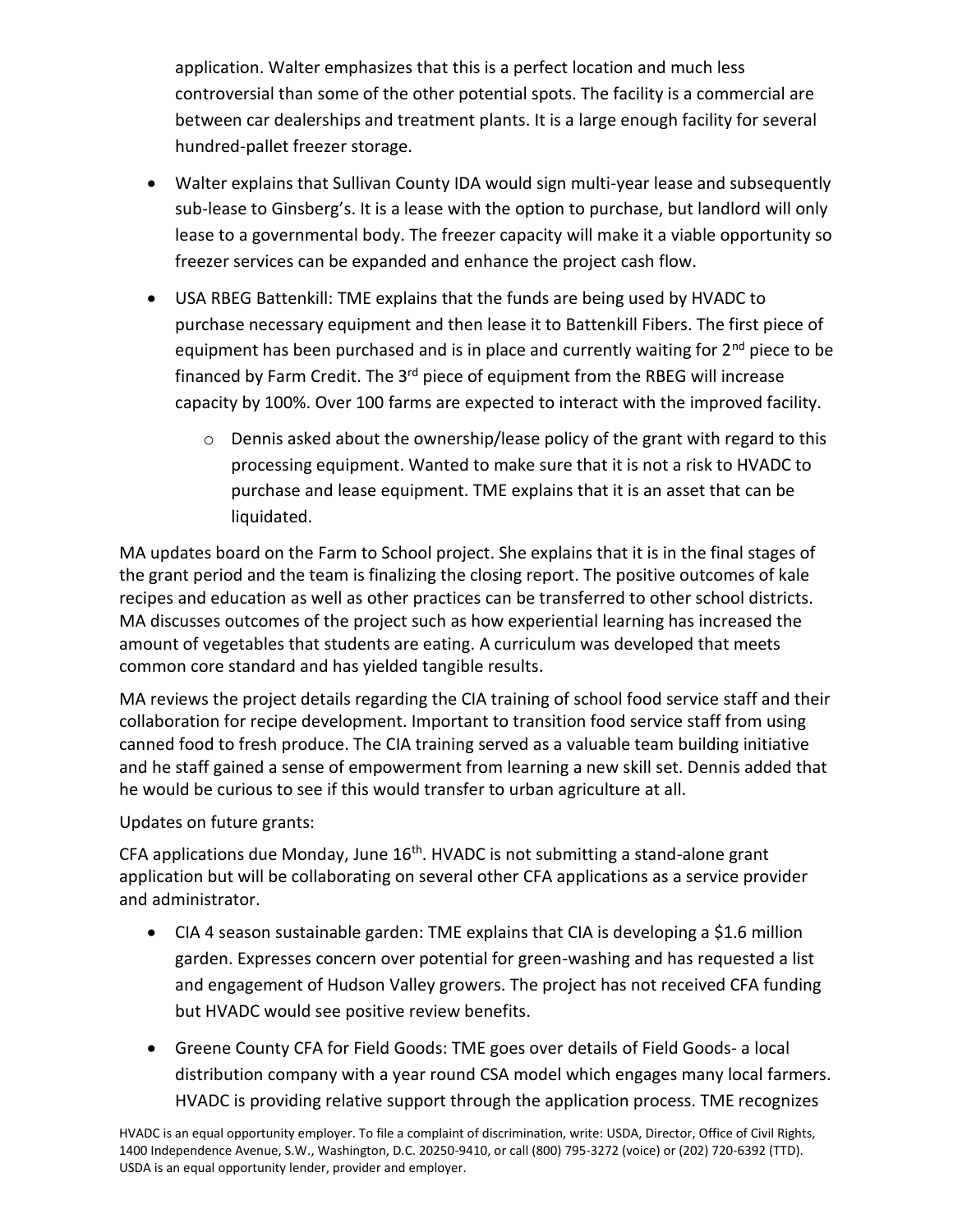they are in a county that HVADC doesn't currently serve but the surrounding county's farmers will receive benefits. The owner is a very well established businesswoman.

- Troy Farmers Market has submitted an application to run their market year-round. HVADC has primarily provided letters of support and demonstrated how they can collaborate but nothing more formal than that.
- Beginning Farmer Rancher programs: TME explains that there are several regional programs submitting an application and that all existing programs have asked if HVADC IWW model will be available and/or if HVADC would be a servicer. TME has asked for numbers to show what it would mean for HVADC financially. HVADC has decided it can support 3-5 additional farmers per year per program. Stone Barns and Cornell Ithaca are the front-runner programs and TME feels it is significant to have the Stone Barns connection.
- Local Food Promotion Program and Farmers Market Promotion Program: HVADC has collaborated on applications for Orange County, Troy Market, Field Goods and the Good Food Business Accelerator.
- USDA RBEG for Tiberio Custom Meats: TME explains that they are a potential future operator for a Sullivan County slaughter facility. The idea is for upstate slaughter services and downstate processing and cutting. Tiberio currently operates a "mini Hunt's Point" in Bushwick, Brooklyn. Joe Malafy has written a letter of support for the application.
	- o Walter discusses a piece of land in the village of Liberty that is a perfect slaughter location. It cost \$1 million to develop 2 acres of site work. There have been several bids for the building already and there is an RBEG for leasing freezers and coolers to future operators. There is a long line of Brooklyn operator applications. Sullivan County has determined it will be a kosher site and HVADC will be asked to look at RFP. Walter says that Sullivan County does not necessarily want it to go to a Brooklyn operator and would prefer a local operator. There are going to be some restrictions lifted from the RFP to try and encourage more local operators to apply.
- SUNY Cobleskill: TME notes that SUNY Cobleskill has put in an application for a dairy processing facility and bottling line. The idea is to integrate it into the college curriculum for their new 2-year agri-business degree. It will be a lower level dairy operation. Dennis points how the challenges associated with waste management that will likely be encountered.

TME introduces Senator Gillibrand's Farm Day. HVADC supports it every year. Historically it has been done in September/October, but this year it will be in the last week of July, which might prove to be difficult for farmers to attend. Attendees include Cornell, Farm Bureau, Wine and Grape Association and others. HVADC is recognized every year.